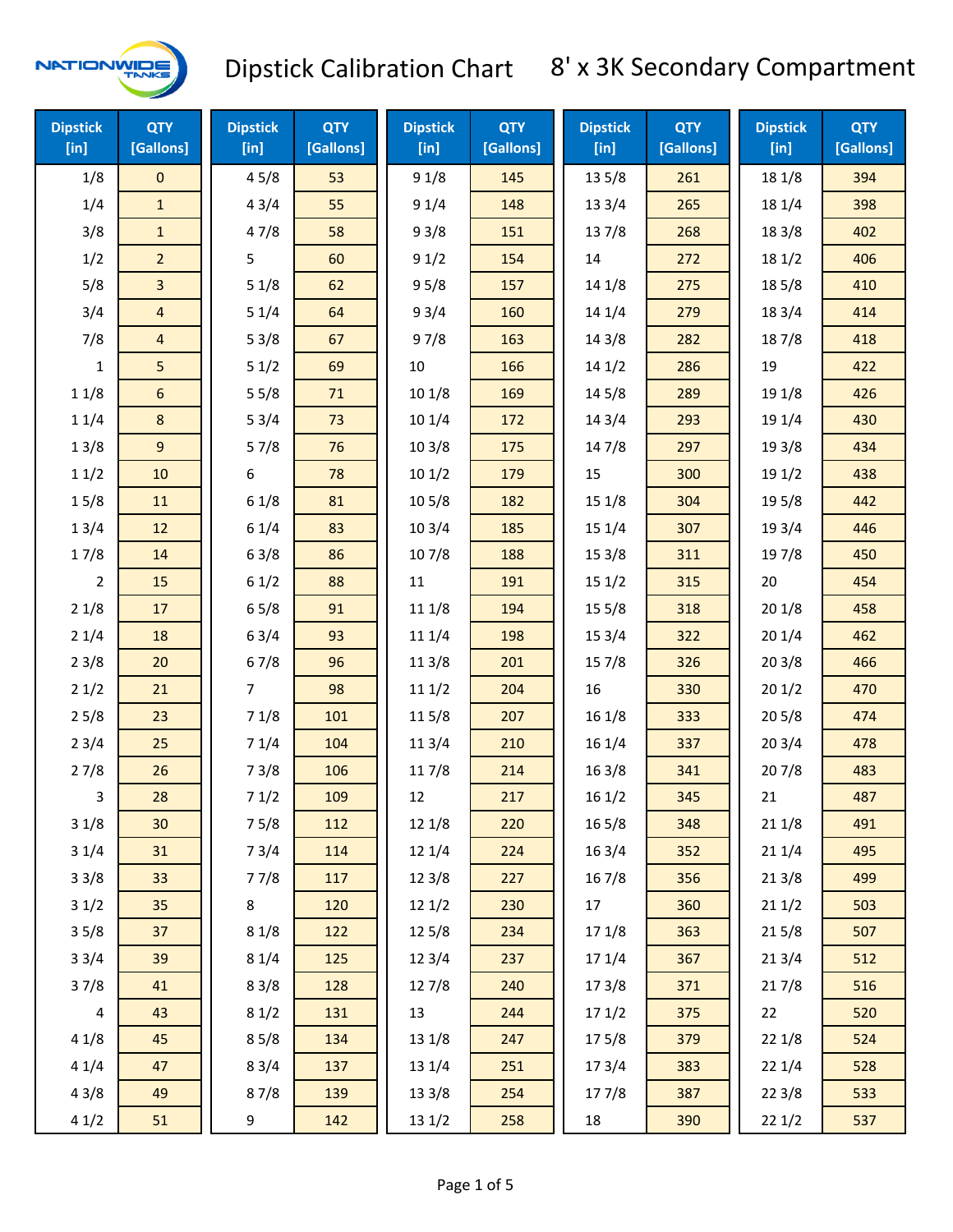

| <b>Dipstick</b><br>$[$ in] | <b>QTY</b><br>[Gallons] | <b>Dipstick</b><br>$[$ in] | <b>QTY</b><br>[Gallons] | <b>Dipstick</b><br>$[$ in] | <b>QTY</b><br>[Gallons] | <b>Dipstick</b><br>[in] | <b>QTY</b><br>[Gallons] | <b>Dipstick</b><br>$[$ in] | <b>QTY</b><br>[Gallons] |
|----------------------------|-------------------------|----------------------------|-------------------------|----------------------------|-------------------------|-------------------------|-------------------------|----------------------------|-------------------------|
| 225/8                      | 541                     | 271/8                      | 698                     | 315/8                      | 864                     | 36 1/8                  | 1,035                   | 40 5/8                     | 1,211                   |
| 223/4                      | 545                     | 271/4                      | 703                     | 313/4                      | 868                     | 36 1/4                  | 1,040                   | 403/4                      | 1,216                   |
| 227/8                      | 550                     | 273/8                      | 707                     | 317/8                      | 873                     | 363/8                   | 1,045                   | 407/8                      | 1,221                   |
| 23                         | 554                     | 271/2                      | 712                     | 32                         | 878                     | 361/2                   | 1,050                   | 41                         | 1,226                   |
| 23 1/8                     | 558                     | 275/8                      | 716                     | 321/8                      | 882                     | 36 5/8                  | 1,055                   | 41 1/8                     | 1,231                   |
| 23 1/4                     | 562                     | 273/4                      | 721                     | 321/4                      | 887                     | 36 3/4                  | 1,059                   | 41 1/4                     | 1,236                   |
| 233/8                      | 567                     | 277/8                      | 725                     | 323/8                      | 892                     | 367/8                   | 1,064                   | 413/8                      | 1,241                   |
| 231/2                      | 571                     | 28                         | 730                     | 321/2                      | 897                     | 37                      | 1,069                   | 411/2                      | 1,246                   |
| 235/8                      | 575                     | 28 1/8                     | 734                     | 325/8                      | 901                     | 37 1/8                  | 1,074                   | 41 5/8                     | 1,250                   |
| 233/4                      | 579                     | 28 1/4                     | 739                     | 323/4                      | 906                     | 37 1/4                  | 1,079                   | 41 3/4                     | 1,255                   |
| 237/8                      | 584                     | 28 3/8                     | 743                     | 327/8                      | 911                     | 373/8                   | 1,084                   | 417/8                      | 1,260                   |
| 24                         | 588                     | 281/2                      | 748                     | 33                         | 915                     | 371/2                   | 1,089                   | 42                         | 1,265                   |
| 24 1/8                     | 592                     | 285/8                      | 753                     | 33 1/8                     | 920                     | 37 5/8                  | 1,093                   | 42 1/8                     | 1,270                   |
| 24 1/4                     | 597                     | 283/4                      | 757                     | 33 1/4                     | 925                     | 37 3/4                  | 1,098                   | 42 1/4                     | 1,275                   |
| 243/8                      | 601                     | 287/8                      | 762                     | 33 3/8                     | 930                     | 377/8                   | 1,103                   | 423/8                      | 1,280                   |
| 241/2                      | 605                     | 29                         | 766                     | 331/2                      | 934                     | 38                      | 1,108                   | 421/2                      | 1,285                   |
| 245/8                      | 610                     | 29 1/8                     | 771                     | 335/8                      | 939                     | 38 1/8                  | 1,113                   | 42 5/8                     | 1,290                   |
| 243/4                      | 614                     | 29 1/4                     | 775                     | 33 3/4                     | 944                     | 38 1/4                  | 1,118                   | 42 3/4                     | 1,295                   |
| 24 7/8                     | 618                     | 293/8                      | 780                     | 337/8                      | 949                     | 38 3/8                  | 1,123                   | 42 7/8                     | 1,300                   |
| 25                         | 623                     | 291/2                      | 785                     | 34                         | 954                     | 38 1/2                  | 1,128                   | 43                         | 1,305                   |
| 251/8                      | 627                     | 295/8                      | 789                     | 34 1/8                     | 958                     | 38 5/8                  | 1,132                   | 43 1/8                     | 1,310                   |
| 251/4                      | 632                     | 29 3/4                     | 794                     | 34 1/4                     | 963                     | 38 3/4                  | 1,137                   | 43 1/4                     | 1,315                   |
| 253/8                      | 636                     | 297/8                      | 799                     | 34 3/8                     | 968                     | 387/8                   | 1,142                   | 43 3/8                     | 1,320                   |
| 251/2                      | 640                     | 30                         | 803                     | 34 1/2                     | 973                     | 39                      | 1,147                   | 43 1/2                     | 1,325                   |
| 255/8                      | 645                     | 30 1/8                     | 808                     | 345/8                      | 977                     | 39 1/8                  | 1,152                   | 43 5/8                     | 1,330                   |
| 253/4                      | 649                     | 30 1/4                     | 812                     | 34 3/4                     | 982                     | 39 1/4                  | 1,157                   | 43 3/4                     | 1,335                   |
| 257/8                      | 654                     | 303/8                      | 817                     | 347/8                      | 987                     | 39 3/8                  | 1,162                   | 437/8                      | 1,340                   |
| 26                         | 658                     | 301/2                      | 822                     | 35                         | 992                     | 39 1/2                  | 1,167                   | 44                         | 1,345                   |
| 26 1/8                     | 663                     | 305/8                      | 826                     | 35 1/8                     | 997                     | 39 5/8                  | 1,172                   | 44 1/8                     | 1,350                   |
| 26 1/4                     | 667                     | 303/4                      | 831                     | 35 1/4                     | 1,001                   | 39 3/4                  | 1,177                   | 44 1/4                     | 1,355                   |
| 263/8                      | 671                     | 307/8                      | 836                     | 35 3/8                     | 1,006                   | 397/8                   | 1,181                   | 44 3/8                     | 1,360                   |
| 261/2                      | 676                     | 31                         | 840                     | 351/2                      | 1,011                   | 40                      | 1,186                   | 44 1/2                     | 1,365                   |
| 265/8                      | 680                     | 31 1/8                     | 845                     | 355/8                      | 1,016                   | 40 1/8                  | 1,191                   | 44 5/8                     | 1,370                   |
| 263/4                      | 685                     | 31 1/4                     | 850                     | 353/4                      | 1,021                   | 40 1/4                  | 1,196                   | 44 3/4                     | 1,374                   |
| 267/8                      | 689                     | 31 3/8                     | 854                     | 357/8                      | 1,026                   | 40 3/8                  | 1,201                   | 447/8                      | 1,379                   |
| 27                         | 694                     | 311/2                      | 859                     | 36                         | 1,030                   | 40 1/2                  | 1,206                   | 45                         | 1,384                   |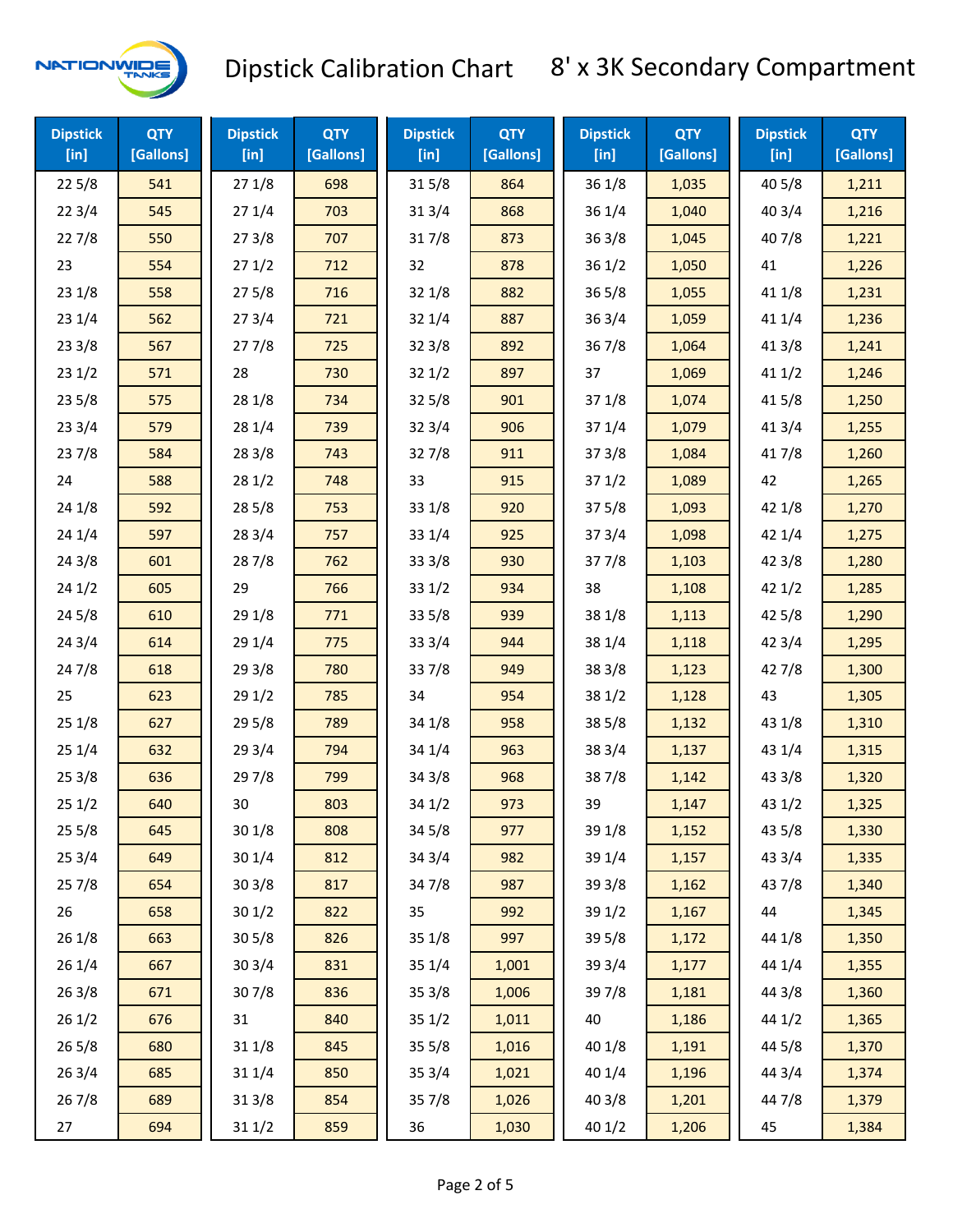

| <b>Dipstick</b><br>$[$ in] | <b>QTY</b><br>[Gallons] | <b>Dipstick</b><br>$[$ in] | <b>QTY</b><br>[Gallons] | <b>Dipstick</b><br>$[$ in] | <b>QTY</b><br>[Gallons] | <b>Dipstick</b><br>$[$ in] | <b>QTY</b><br>[Gallons] | <b>Dipstick</b><br>$[$ in] | <b>QTY</b><br>[Gallons] |
|----------------------------|-------------------------|----------------------------|-------------------------|----------------------------|-------------------------|----------------------------|-------------------------|----------------------------|-------------------------|
| 45 1/8                     | 1,389                   | 49 5/8                     | 1,569                   | 54 1/8                     | 1,748                   | 58 5/8                     | 1,924                   | 63 1/8                     | 2,097                   |
| 45 1/4                     | 1,394                   | 49 3/4                     | 1,574                   | 54 1/4                     | 1,753                   | 58 3/4                     | 1,929                   | 63 1/4                     | 2,102                   |
| 45 3/8                     | 1,399                   | 49 7/8                     | 1,579                   | 54 3/8                     | 1,758                   | 587/8                      | 1,934                   | 63 3/8                     | 2,107                   |
| 451/2                      | 1,404                   | 50                         | 1,584                   | 54 1/2                     | 1,763                   | 59                         | 1,939                   | 63 1/2                     | 2,112                   |
| 45 5/8                     | 1,409                   | 501/8                      | 1,589                   | 54 5/8                     | 1,768                   | 59 1/8                     | 1,944                   | 63 5/8                     | 2,116                   |
| 45 3/4                     | 1,414                   | 501/4                      | 1,594                   | 54 3/4                     | 1,772                   | 59 1/4                     | 1,949                   | 63 3/4                     | 2,121                   |
| 45 7/8                     | 1,419                   | 503/8                      | 1,599                   | 54 7/8                     | 1,777                   | 59 3/8                     | 1,954                   | 63 7/8                     | 2,126                   |
| 46                         | 1,424                   | 501/2                      | 1,604                   | 55                         | 1,782                   | 59 1/2                     | 1,958                   | 64                         | 2,130                   |
| 46 1/8                     | 1,429                   | 505/8                      | 1,609                   | 55 1/8                     | 1,787                   | 59 5/8                     | 1,963                   | 64 1/8                     | 2,135                   |
| 46 1/4                     | 1,434                   | 503/4                      | 1,614                   | 55 1/4                     | 1,792                   | 59 3/4                     | 1,968                   | 64 1/4                     | 2,140                   |
| 46 3/8                     | 1,439                   | 507/8                      | 1,619                   | 55 3/8                     | 1,797                   | 597/8                      | 1,973                   | 64 3/8                     | 2,144                   |
| 46 1/2                     | 1,444                   | 51                         | 1,624                   | 551/2                      | 1,802                   | 60                         | 1,978                   | 64 1/2                     | 2,149                   |
| 46 5/8                     | 1,449                   | 51 1/8                     | 1,629                   | 55 5/8                     | 1,807                   | 60 1/8                     | 1,983                   | 64 5/8                     | 2,154                   |
| 46 3/4                     | 1,454                   | 51 1/4                     | 1,634                   | 55 3/4                     | 1,812                   | 60 1/4                     | 1,987                   | 64 3/4                     | 2,158                   |
| 46 7/8                     | 1,459                   | 513/8                      | 1,639                   | 55 7/8                     | 1,817                   | 60 3/8                     | 1,992                   | 64 7/8                     | 2,163                   |
| 47                         | 1,464                   | 511/2                      | 1,644                   | 56                         | 1,822                   | 601/2                      | 1,997                   | 65                         | 2,168                   |
| 47 1/8                     | 1,469                   | 515/8                      | 1,649                   | 56 1/8                     | 1,827                   | 60 5/8                     | 2,002                   | 65 1/8                     | 2,172                   |
| 47 1/4                     | 1,474                   | 51 3/4                     | 1,654                   | 56 1/4                     | 1,832                   | 60 3/4                     | 2,007                   | 65 1/4                     | 2,177                   |
| 47 3/8                     | 1,479                   | 517/8                      | 1,658                   | 56 3/8                     | 1,836                   | 607/8                      | 2,011                   | 65 3/8                     | 2,182                   |
| 47 1/2                     | 1,484                   | 52                         | 1,663                   | 56 1/2                     | 1,841                   | 61                         | 2,016                   | 65 1/2                     | 2,186                   |
| 475/8                      | 1,489                   | 52 1/8                     | 1,668                   | 56 5/8                     | 1,846                   | 61 1/8                     | 2,021                   | 65 5/8                     | 2,191                   |
| 47 3/4                     | 1,494                   | 52 1/4                     | 1,673                   | 56 3/4                     | 1,851                   | 61 1/4                     | 2,026                   | 65 3/4                     | 2,196                   |
| 477/8                      | 1,499                   | 52 3/8                     | 1,678                   | 567/8                      | 1,856                   | 61 3/8                     | 2,031                   | 65 7/8                     | 2,200                   |
| 48                         | 1,504                   | 52 1/2                     | 1,683                   | 57                         | 1,861                   | 61 1/2                     | 2,035                   | 66                         | 2,205                   |
| 48 1/8                     | 1,509                   | 525/8                      | 1,688                   | 57 1/8                     | 1,866                   | 615/8                      | 2,040                   | 66 1/8                     | 2,210                   |
| 48 1/4                     | 1,514                   | 52 3/4                     | 1,693                   | 57 1/4                     | 1,871                   | 61 3/4                     | 2,045                   | 66 1/4                     | 2,214                   |
| 48 3/8                     | 1,519                   | 527/8                      | 1,698                   | 57 3/8                     | 1,876                   | 617/8                      | 2,050                   | 66 3/8                     | 2,219                   |
| 48 1/2                     | 1,524                   | 53                         | 1,703                   | 57 1/2                     | 1,881                   | 62                         | 2,055                   | 66 1/2                     | 2,223                   |
| 48 5/8                     | 1,529                   | 53 1/8                     | 1,708                   | 57 5/8                     | 1,885                   | 62 1/8                     | 2,059                   | 66 5/8                     | 2,228                   |
| 48 3/4                     | 1,534                   | 53 1/4                     | 1,713                   | 573/4                      | 1,890                   | 62 1/4                     | 2,064                   | 66 3/4                     | 2,233                   |
| 487/8                      | 1,539                   | 53 3/8                     | 1,718                   | 577/8                      | 1,895                   | 62 3/8                     | 2,069                   | 667/8                      | 2,237                   |
| 49                         | 1,544                   | 53 1/2                     | 1,723                   | 58                         | 1,900                   | 62 1/2                     | 2,074                   | 67                         | 2,242                   |
| 49 1/8                     | 1,549                   | 53 5/8                     | 1,728                   | 58 1/8                     | 1,905                   | 62 5/8                     | 2,078                   | 671/8                      | 2,246                   |
| 49 1/4                     | 1,554                   | 53 3/4                     | 1,733                   | 58 1/4                     | 1,910                   | 62 3/4                     | 2,083                   | 671/4                      | 2,251                   |
| 49 3/8                     | 1,559                   | 537/8                      | 1,738                   | 58 3/8                     | 1,915                   | 627/8                      | 2,088                   | 67 3/8                     | 2,255                   |
| 49 1/2                     | 1,564                   | 54                         | 1,743                   | 58 1/2                     | 1,920                   | 63                         | 2,093                   | 67 1/2                     | 2,260                   |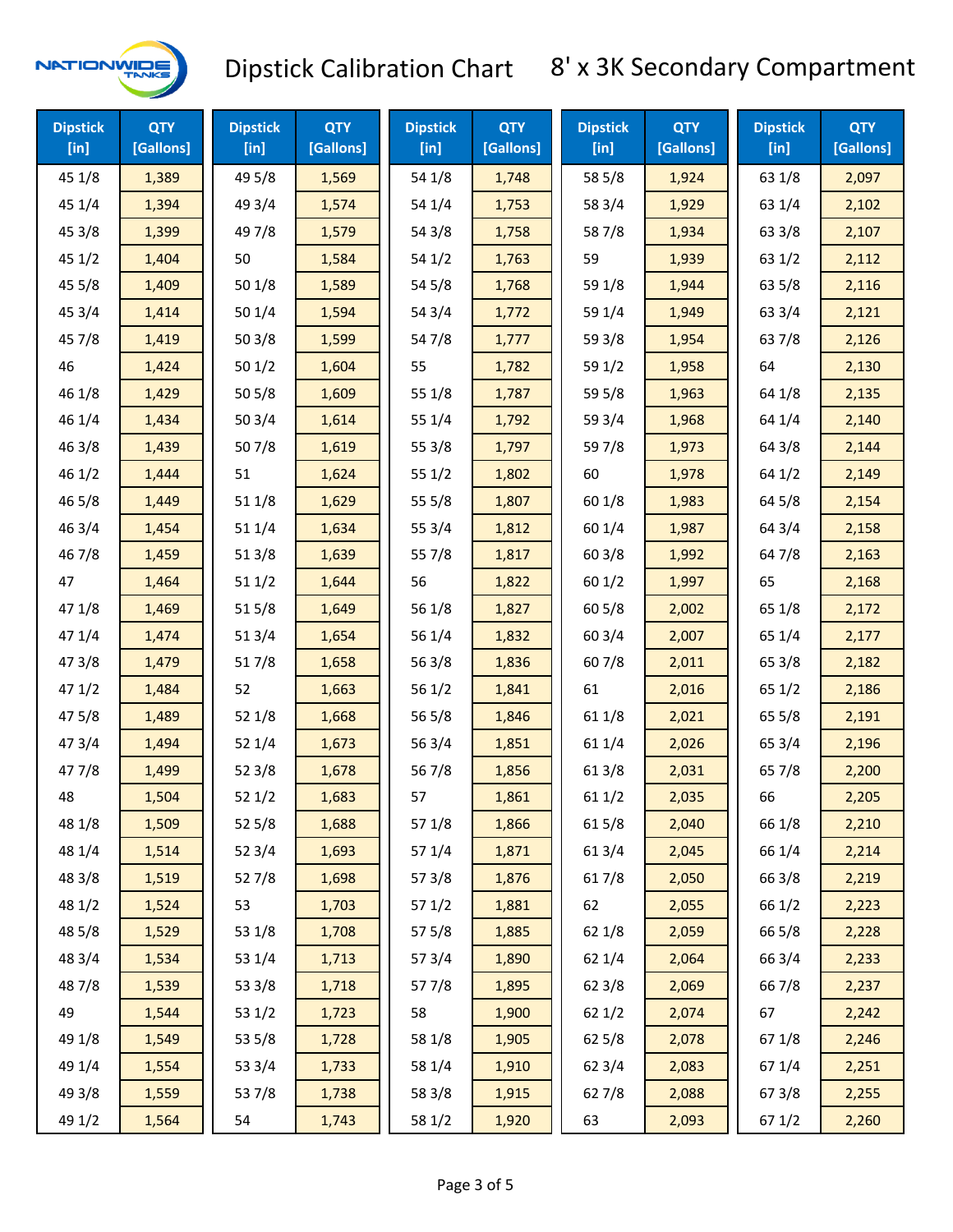

| <b>Dipstick</b><br>$[$ in] | <b>QTY</b><br>[Gallons] | <b>Dipstick</b><br>[in] | <b>QTY</b><br>[Gallons] | <b>Dipstick</b><br>$[$ in] | <b>QTY</b><br>[Gallons] | <b>Dipstick</b><br>$[$ in] | <b>QTY</b><br>[Gallons] | <b>Dipstick</b><br>$[$ in $]$ | <b>QTY</b><br>[Gallons] |
|----------------------------|-------------------------|-------------------------|-------------------------|----------------------------|-------------------------|----------------------------|-------------------------|-------------------------------|-------------------------|
| 67 5/8                     | 2,265                   | 72 1/8                  | 2,424                   | 765/8                      | 2,574                   | 81 1/8                     | 2,712                   | 855/8                         | 2,833                   |
| 67 3/4                     | 2,269                   | 72 1/4                  | 2,429                   | 763/4                      | 2,578                   | 81 1/4                     | 2,715                   | 85 3/4                        | 2,836                   |
| 67 7/8                     | 2,274                   | 72 3/8                  | 2,433                   | 767/8                      | 2,582                   | 81 3/8                     | 2,719                   | 857/8                         | 2,839                   |
| 68                         | 2,278                   | 72 1/2                  | 2,437                   | 77                         | 2,586                   | 81 1/2                     | 2,722                   | 86                            | 2,842                   |
| 68 1/8                     | 2,283                   | 725/8                   | 2,442                   | 77 1/8                     | 2,590                   | 815/8                      | 2,726                   | 86 1/8                        | 2,845                   |
| 68 1/4                     | 2,287                   | 72 3/4                  | 2,446                   | 77 1/4                     | 2,594                   | 813/4                      | 2,729                   | 86 1/4                        | 2,848                   |
| 68 3/8                     | 2,292                   | 727/8                   | 2,450                   | 77 3/8                     | 2,598                   | 817/8                      | 2,733                   | 86 3/8                        | 2,851                   |
| 68 1/2                     | 2,296                   | 73                      | 2,454                   | 771/2                      | 2,602                   | 82                         | 2,736                   | 86 1/2                        | 2,854                   |
| 68 5/8                     | 2,301                   | 73 1/8                  | 2,459                   | 775/8                      | 2,606                   | 82 1/8                     | 2,740                   | 865/8                         | 2,857                   |
| 68 3/4                     | 2,305                   | 73 1/4                  | 2,463                   | 773/4                      | 2,610                   | 82 1/4                     | 2,743                   | 86 3/4                        | 2,860                   |
| 687/8                      | 2,310                   | 73 3/8                  | 2,467                   | 777/8                      | 2,614                   | 82 3/8                     | 2,747                   | 867/8                         | 2,863                   |
| 69                         | 2,314                   | 73 1/2                  | 2,471                   | 78                         | 2,618                   | 821/2                      | 2,750                   | 87                            | 2,866                   |
| 69 1/8                     | 2,319                   | 73 5/8                  | 2,476                   | 78 1/8                     | 2,622                   | 82 5/8                     | 2,754                   | 871/8                         | 2,869                   |
| 69 1/4                     | 2,323                   | 73 3/4                  | 2,480                   | 78 1/4                     | 2,625                   | 82 3/4                     | 2,757                   | 871/4                         | 2,871                   |
| 69 3/8                     | 2,328                   | 737/8                   | 2,484                   | 78 3/8                     | 2,629                   | 827/8                      | 2,761                   | 87 3/8                        | 2,874                   |
| 69 1/2                     | 2,332                   | 74                      | 2,488                   | 78 1/2                     | 2,633                   | 83                         | 2,764                   | 871/2                         | 2,877                   |
| 69 5/8                     | 2,337                   | 74 1/8                  | 2,492                   | 78 5/8                     | 2,637                   | 83 1/8                     | 2,768                   | 875/8                         | 2,880                   |
| 69 3/4                     | 2,341                   | 74 1/4                  | 2,496                   | 78 3/4                     | 2,641                   | 83 1/4                     | 2,771                   | 87 3/4                        | 2,883                   |
| 697/8                      | 2,346                   | 74 3/8                  | 2,501                   | 787/8                      | 2,645                   | 83 3/8                     | 2,774                   | 877/8                         | 2,886                   |
| 70                         | 2,350                   | 74 1/2                  | 2,505                   | 79                         | 2,648                   | 83 1/2                     | 2,778                   | 88                            | 2,888                   |
| 70 1/8                     | 2,354                   | 74 5/8                  | 2,509                   | 79 1/8                     | 2,652                   | 83 5/8                     | 2,781                   | 88 1/8                        | 2,891                   |
| 70 1/4                     | 2,359                   | 74 3/4                  | 2,513                   | 79 1/4                     | 2,656                   | 83 3/4                     | 2,784                   | 88 1/4                        | 2,894                   |
| 70 3/8                     | 2,363                   | 747/8                   | 2,517                   | 79 3/8                     | 2,660                   | 837/8                      | 2,788                   | 88 3/8                        | 2,897                   |
| 70 1/2                     | 2,368                   | 75                      | 2,521                   | 79 1/2                     | 2,664                   | 84                         | 2,791                   | 88 1/2                        | 2,899                   |
| 70 5/8                     | 2,372                   | 75 1/8                  | 2,525                   | 79 5/8                     | 2,667                   | 84 1/8                     | 2,794                   | 88 5/8                        | 2,902                   |
| 70 3/4                     | 2,376                   | 75 1/4                  | 2,530                   | 79 3/4                     | 2,671                   | 84 1/4                     | 2,798                   | 88 3/4                        | 2,905                   |
| 70 7/8                     | 2,381                   | 75 3/8                  | 2,534                   | 79 7/8                     | 2,675                   | 84 3/8                     | 2,801                   | 887/8                         | 2,907                   |
| 71                         | 2,385                   | 75 1/2                  | 2,538                   | 80                         | 2,679                   | 84 1/2                     | 2,804                   | 89                            | 2,910                   |
| 71 1/8                     | 2,390                   | 75 5/8                  | 2,542                   | 80 1/8                     | 2,682                   | 84 5/8                     | 2,807                   | 89 1/8                        | 2,912                   |
| 71 1/4                     | 2,394                   | 75 3/4                  | 2,546                   | 80 1/4                     | 2,686                   | 84 3/4                     | 2,811                   | 89 1/4                        | 2,915                   |
| 713/8                      | 2,398                   | 75 7/8                  | 2,550                   | 80 3/8                     | 2,690                   | 847/8                      | 2,814                   | 89 3/8                        | 2,917                   |
| 71 1/2                     | 2,403                   | 76                      | 2,554                   | 80 1/2                     | 2,693                   | 85                         | 2,817                   | 89 1/2                        | 2,920                   |
| 715/8                      | 2,407                   | 76 1/8                  | 2,558                   | 80 5/8                     | 2,697                   | 85 1/8                     | 2,820                   | 89 5/8                        | 2,922                   |
| 71 3/4                     | 2,411                   | 76 1/4                  | 2,562                   | 80 3/4                     | 2,701                   | 85 1/4                     | 2,823                   | 89 3/4                        | 2,925                   |
| 717/8                      | 2,416                   | 763/8                   | 2,566                   | 807/8                      | 2,704                   | 85 3/8                     | 2,826                   | 897/8                         | 2,927                   |
| 72                         | 2,420                   | 76 1/2                  | 2,570                   | 81                         | 2,708                   | 85 1/2                     | 2,830                   | 90                            | 2,930                   |